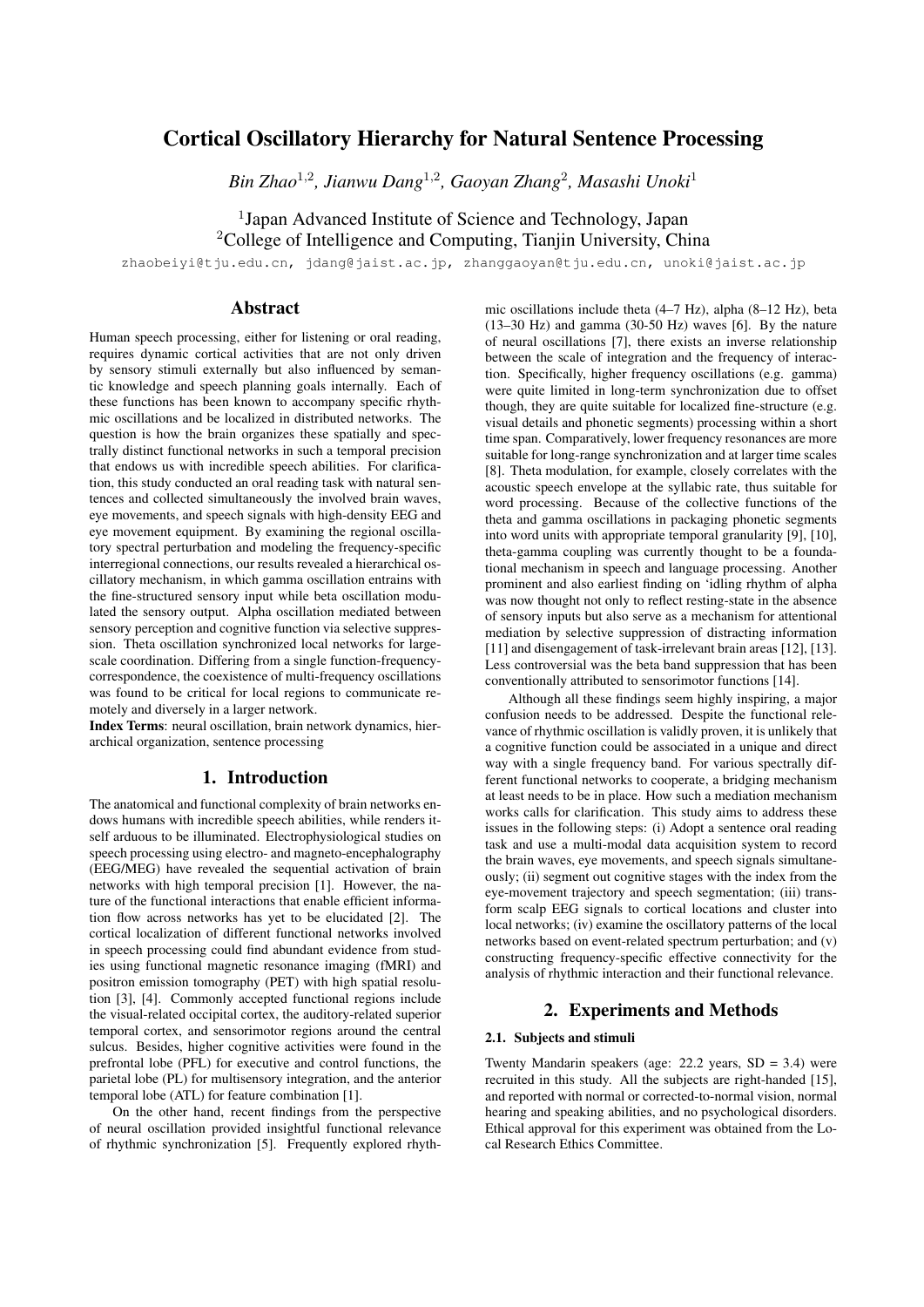The text material used in this experiment consists of 60 structurally-consistent sentences. Each sentence is composed of 16 characters/syllables, and every two characters construct a semantic word (8 two-character words).

#### 2.2. Equipment and Data Acquisition

The oral reading task was conducted in a soundproof, electromagnetically shielded room. For each experimental trial, one sentence was presented on a screen with all 16 characters evenly spaced (with no slash as exemplified above, thus there is no obvious cue for subjects to mark out the two-character word units). Each of the 60 sentences was repeated 3 times (total 180 trials, separated into three sessions) and presented randomly. The subjects were asked to scan the sentence and read it aloud at a natural rate.

EEG signals were recorded from the scalp of each subject with a 128-channel Quik-Cap (Neuroscan, USA) placed in accordance with the extended 10-5 system [16]. The sampling rate was 1000 Hz, and the electrode impedance was maintained below 5 k throughout the acquisition. The eye movements of the subjects were recorded via a monocular pupil tracking system (Eyelink 1000, SR Research Ltd., Mississauga, Canada) at the sampling rate of 100 Hz. To avoid large movement, a headrest was placed for subjects to fix their forehead. Before the start of each session, a three-point calibration was conducted for the accuracy of eye-tracking (Gaze accuracy deviation <0.50º). Speech signals were recorded simultaneously using an electret-condenser microphone (SONY ECM MS957) at 44100 Hz. Usually, the production of the whole sentence could be finished within 4500 ms. Details of the experimental setup are described elsewhere [17].

### 2.3. Behavioral analyses

Behavioral analyses were conducted on the eye movement and speech signals by segmenting the ocular motion onsets and offsets as well as speech onsets and offsets. The averaged time latencies (ms) and standard deviations were listed in Table 1.

Table 1: *Averaged time latencies (ms) and deviations of the eye and speech onsets and offsets for the 8 words*

|   | eye onset  | eye offset | speech onset | speech offset |
|---|------------|------------|--------------|---------------|
| 1 | 361(125)   | 771 (142)  | 999 (154)    | 1428 (242)    |
| 2 | 796 (141)  | 1158 (164) | 1409 (222)   | 1801 (284)    |
| 3 | 1183 (164) | 1619 (248) | 1775 (273)   | 2225 (328)    |
| 4 | 1644 (208) | 2062 (275) | 2188 (318)   | 2670 (375)    |
| 5 | 2087 (255) | 2502 (326) | 2625(355)    | 3108 (416)    |
| 6 | 2527 (296) | 2977 (362) | 3055 (396)   | 3534 (468)    |
| 7 | 3002 (306) | 3477 (397) | 3486 (468)   | 3967 (516)    |
| 8 | 3502 (367) | 3752 (443) | 3917 (476)   | 4414 (573)    |

#### 2.4. EEG processing

#### *2.4.1. Artifact reduction and source reconstruction*

Preprocessing of raw EEG data was firstly performed individually as follows: (1) down-sample to 250 Hz; (2) filter at a bandwidth of 1-50 Hz; (3) remove bad channels with over 10% of non-stationary high variance signals; (4) re-reference to average leading; and (5) cut trials into epochs ranging from -1000 ms to 5000 ms around each sentence presentation onset, with

the 1000-ms pre-onset period as a baseline for correction. After preprocessing, independent component analysis (ICA) [18], [19] was performed on the concatenated epochs to separate brain sources from biological artifacts that arise from currents in the heart, eyes, and muscles. Then, the equivalent current dipole (ECD) model for the effective components was computed using a boundary element model (BEM) [20] which helps identify the dipole locations and cluster them based on their 3D coordinates and spectral properties.

#### *2.4.2. Event-related spectral perturbation*

To investigate the full-spectrum event-related brain dynamics in response to the oral reading task, an event-related spectral perturbation (ERSP) analysis [21] was performed. The average dynamic changes in amplitude of the broadband EEG frequency spectra was measured as a function of time. Firstly, baseline spectra were calculated from the baseline period as selected earlier. The post-stimulus epoch was then undertaken by moving the average of the amplitude spectra of overlapping windows. Each of these spectral transforms of the individual epoch was normalized by dividing their respective mean baseline spectrum and averaged to produce the final results.

#### *2.4.3. Effective connectivity analysis*

The effective connectivity analysis is capable of indicating the information flow within brain networks based on the estimated causal influences among each pair of network components [22]. Granger-Causality (GC)-based methods in this field have been increasingly exploited. It is based on the minimization of prediction errors of autoregressive models to fit the component waveforms. The estimator implemented in this study was the direct directed transfer function (dDTF), which is the product of a full-frequency directed transfer function (which allows a more interpretable comparison of information flow at different frequencies) and the partial coherence (a conditional coherence that could not be explained by a linear coherence between components) [23]. A segmentation-based adaptive multivariate auto-regressive model was constructed with a 500-ms sliding window and a 25-ms step size. The model order of 10 was selected based on the Vieira-Morf lattice algorithm [23]. After checking the stability and residual whiteness, statistical analysis was implemented using bootstrap resampling and phase randomization methods, and finally significant connections (p <0.05) were visualized in Figure 2 with the BrainNet viewer [24].

### 3. Data Analyses and Results

### 3.1. Frequency oscillation of local regions

## *3.1.1. ICA clustering and localization*

From ICA decomposition and clustering, 13 spatially constrained local regions were identified. Figure 1 plotted their spatial localization on fMRI templates, followed by their ERSP results as the relative spectral log amplitude on a time-byfrequency plane. The scales of the time range, frequency, and spectral perturbation are illustrated at the bottom plot. From bottom up, the plots were arranged in line with the oral reading task flow, namely from visual input (sensory) to comprehension (ventral), cognition, and finally articulation (dorsal). The notation of "ventral" and "dorsal" conforms to the well-known dual stream model for speech processing [25], where speech comprehension was thought to be conducted ventrally along the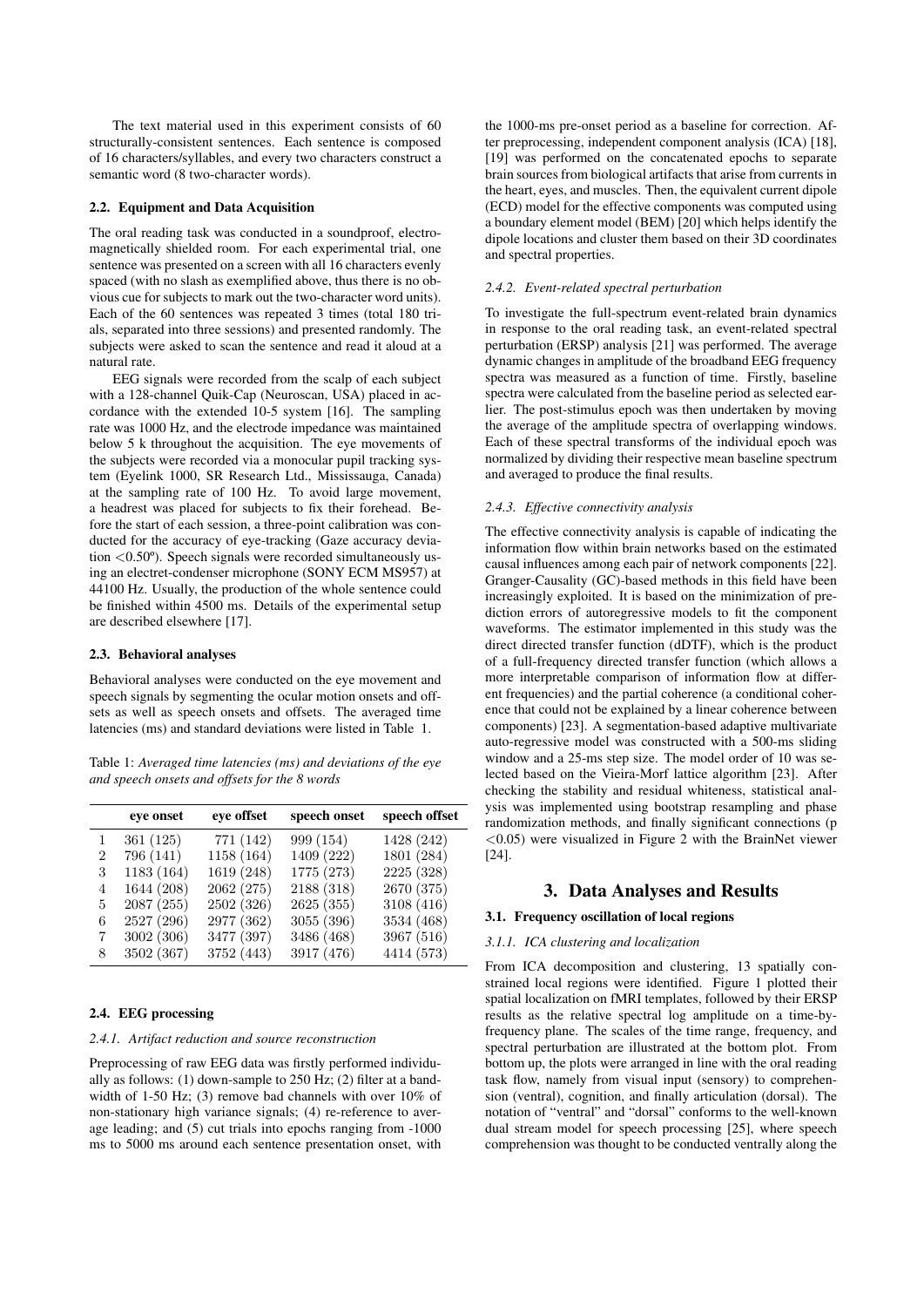

Figure 1: *Event-related spectral perturbation (ERSP) of the involved local regions. For each location (marked with a black dot in the center brain map), the corresponding cluster of independent components (blue dots) and cluster center (red dot) were mapped onto an fMRI template (sagittal view). The corresponding ERSP plot of each cluster was the averaged spectral perturbation of all the cluster components. The time range (-500 4500 ms), frequency bands ( (4 8 Hz), (8 15 Hz), (15 30 Hz), (30 60 Hz)) and spectral power scale (log-scaled, -3 3 dB) were illustrated at the bottom plot.*

temporal lobe while articulation was conducted dorsally along the frontal lobe.

#### *3.1.2. regional even-related spectral perturbation*

The plot-by-plot description for the ERSP results was given bellow. The bottom "Occ" plot stands for the occipital cortex where visual processing is initiated. In the ERSP result of Occ, theta synchronization (red area in the range), alpha desynchronization (blue area in the range), and gamma synchronization (red area in the range) were the most significant oscillatory profiles. On the "ventral" panel, the "lTP" plot depicted the neural oscillation in the left temporoparietal junction, where visual word form was thought to be transferred to phonological form or vice versa [26]. We could find similar spectral patterns of the "lTP" plot as in the "Occ" plot, which suggested a resonance mechanism for a flow of information. The "rTP" plot in the right hemisphere stood for a location related to prosody, especially in Mandarin [27]. Different from the left counterpart, this area recruited stronger theta-gamma synchronization more than alpha desynchronization. The left anterior temporal lobe (lATL), the semantic convergence center, also appeared with stronger theta-gamma synchronization. Note the clear segmented blocks in the theta band of lATL, which closely aligned with the 8-word sequences. This strongly suggested the involvement of semantic constraints from higher-order cognitive functions. The right superior temporal gyrus (rSTG) where auditory information was processed showed gamma synchronization after the articulatory onset, which may function as the auditory feedback. The "cognitive" panel included a number of frontal and parietal components that are thought to be a domain- and process-general [28], [29], [30]. Among them, the left prefrontal (lPFL) activity activated broadband theta-gamma synchronization and alpha-beta desynchronization, while little activation was found in the right prefrontal (rPFL). This might be explained by the functional lateralization of lPFL in general cognitive control and syntactic processing [31]. In contrast, rPFL is more specific for processing complex words, which is not the case for our word materials [32]. In the parietal lobe (PL), two oscillatory patterns were found. The two inner plots for the left and right parietal lobe (lPLi and rPLi) evolved with parallel desynchronization profiles in the alpha and beta bands. The two outer ones (lPLo and rPLo) were more dominant with theta synchronization and alpha desynchronization. In the "dorsal" panel, the two sensorimotor regions (ISM and rSM) are responsible for motor planning and execution. They showed a decrease in alpha and beta perturbation, which is in line with many studies on the motor response, also known as the mu rhythm [33], [34].

To sum up, high-frequency gamma oscillation mainly occurs in the sensory input areas (e.g. the visual and auditory cortices) and the general cognitive region (e.g. the left prefrontal, parietal, and anterior temporal lobe). Beta oscillation was particularly significant in the sensory output region (e.g. the sensorimotor and multisensory integration regions). Alpha suppression could be found in almost all the involved regions except for the bilateral auditory areas. Theta oscillation often occurs in parallel with gamma oscillation, dominating the higher cognitive regions and sensory regions. As can be seen, from lowlevel sensory input and output to higher-order multisensory integration and cognitive control, there is an oscillatory hierarchy configuring in the reverse order from high frequency to low frequency. This hierarchy also corresponds to the inverse relation between oscillatory rhythms and network scales, where the local region recruits high frequency for processing fine structure and low frequency carries a long-range connection for largescale network association.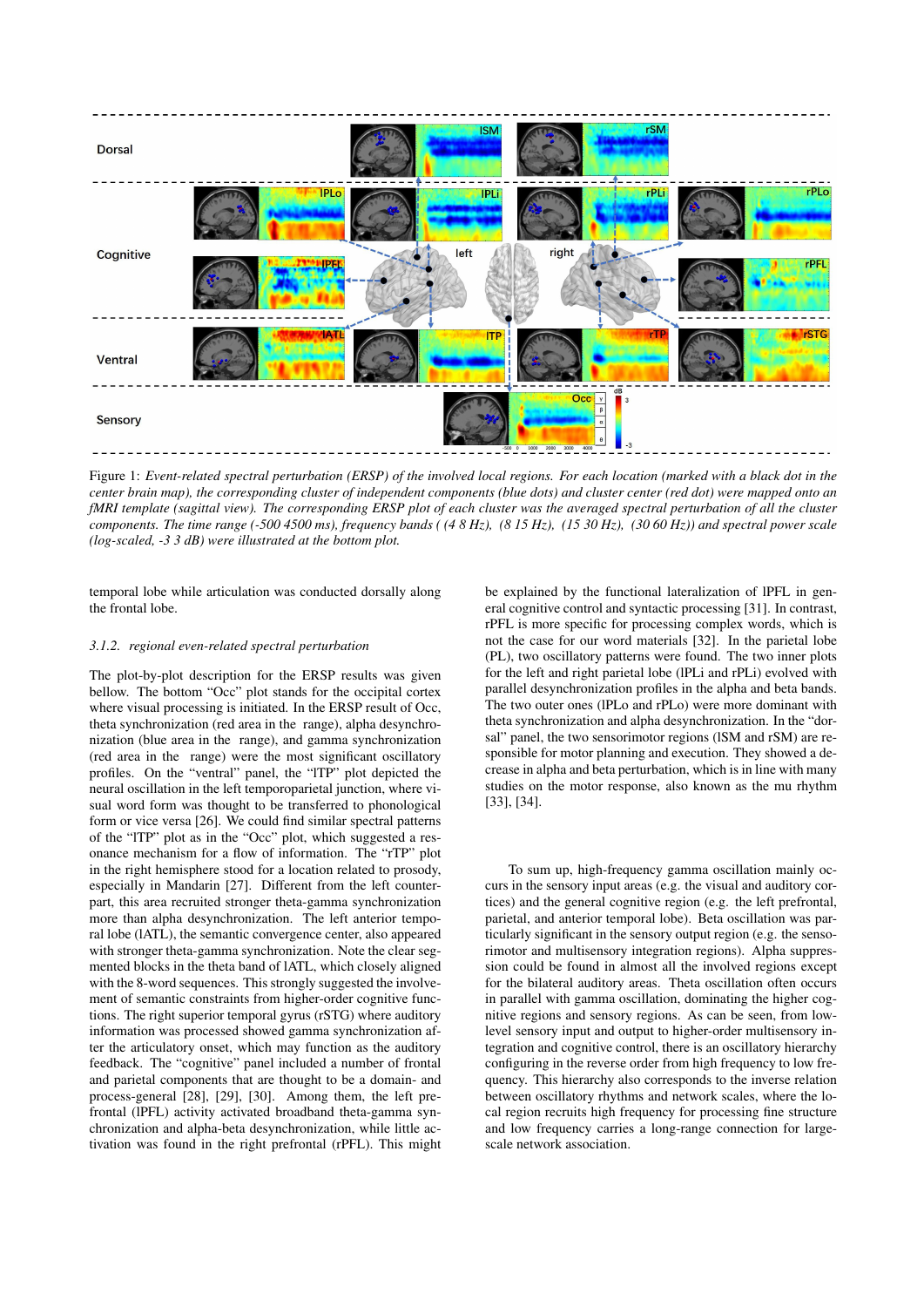

Figure 2: *Illustration of the time- and frequency-dependent network for the first word processing.*

#### *3.1.3. Frequency-specific effective connectivity analysis*

To further verify the frequency hierarchy hypothesis, Figure 2 visualized the time- and frequency-dependent interactive information flow between localized EEG sources. For illustration, one period of processing for the first word from eye-onset to speech offset was depicted. At the eye onset, visual activation in the occipital lobe was firstly observed in the gamma band. Meanwhile, in the theta band, the prefrontal and parietal areas were connected, suggesting an early higher cognitive regulation. Alpha oscillation served as a mediation, bridging together the prefrontal lobe, posterior occipital lobe, and temporal lobe. During the second time period, gamma activity in the visual area moved ventrally to the anterior temporal lobe and prefrontal lobe. These two areas are considered to be the semantic association area and syntactic integration center, respectively. Meanwhile, in the theta and alpha bands, the interregional connection between the visual sensory area, the parietal multisensory integration center, and the prefrontal control area also became strengthened. This formed a dorsal path from bottom-up. The beta band activities didn't show active participation until the speech onset. As we can find in the third time window, beta oscillation occurred as a clear executive chain, linking the prefrontal executive center with Broca's area for phonetic program, then to the premotor and primary motor areas for articulation. During this period, network connections carried by theta and alpha oscillation focused more specifically to the prefrontal, parietal, and motor areas in support of the articulatory process. The gamma-band activity in this time slot showed an increase in the right hemisphere where prosody is assumed to be processed. This also makes sense, especially in Mandarin, prosody as a lexical factor should be carried on each character or syllable for speech production. At the end of speech offset, the activity is attenuated, remaining some weak connections between the prefrontal and temporal lobes for auditory feedback, as well as weak connections between the prefrontal and parietal lobes in the theta band for high-level cognitive control.

## 4. Discussion

This study investigated the neural mechanism of rhythmic oscillation and network interaction by examining both regional multi-frequency oscillatory patterns and interregional

frequency-specific connection patterns. Our results support the hypothesis of a hierarchical oscillatory system where rhythmic synchronization of neural discharges in the high gamma and beta bands may provide the necessary spatial and temporal links that bind together the processing in primary sensorimotor areas. While oscillatory rhythms in the low theta and alpha bands may synchronize distributed neural networks and build dynamic assemblies for specific perceptual and cognitive functions. However, different from traditional views that tend to attribute certain a single function to a specific frequency, this study revealed that each functional network is actually working on many frequency bands. And the cortico-cortical interactions are carried on different frequency oscillations depending on the specific functionality, the interactive target, and the information flow direction. Such co-existence of high and low frequencies in both local and associative areas is both anatomically and operationally plausible and is promising to explain the cooperation of the large-scale networks [8], [35].

## 5. Conclusions

Cognitive network interaction for sentence processing is most likely to be mediated by a hierarchical bidirectional organization over multiple frequency bands. Local network synchronization for fine-structure processing is carried in high gamma and beta frequencies whereas long-range network is mediated via low theta and alpha frequencies. These network interactions are supposed to be conducted bidirectionally, where the external sensory input and internal cognitive control function simultaneously via the coexistence of common rhythmic oscillations. The proposed bidirectional oscillatory hierarchy reflects a generic neural oscillatory mechanism that allows for dynamic routing of information in a network of task-relevant brain regions, and hold the promise to extend to other cognitive domains.

## 6. Acknowledgements

This study is supported in part by JSPS KAKENHI Grant (20K11883), and in part by National Natural Science Foundation of China (No.61876126).